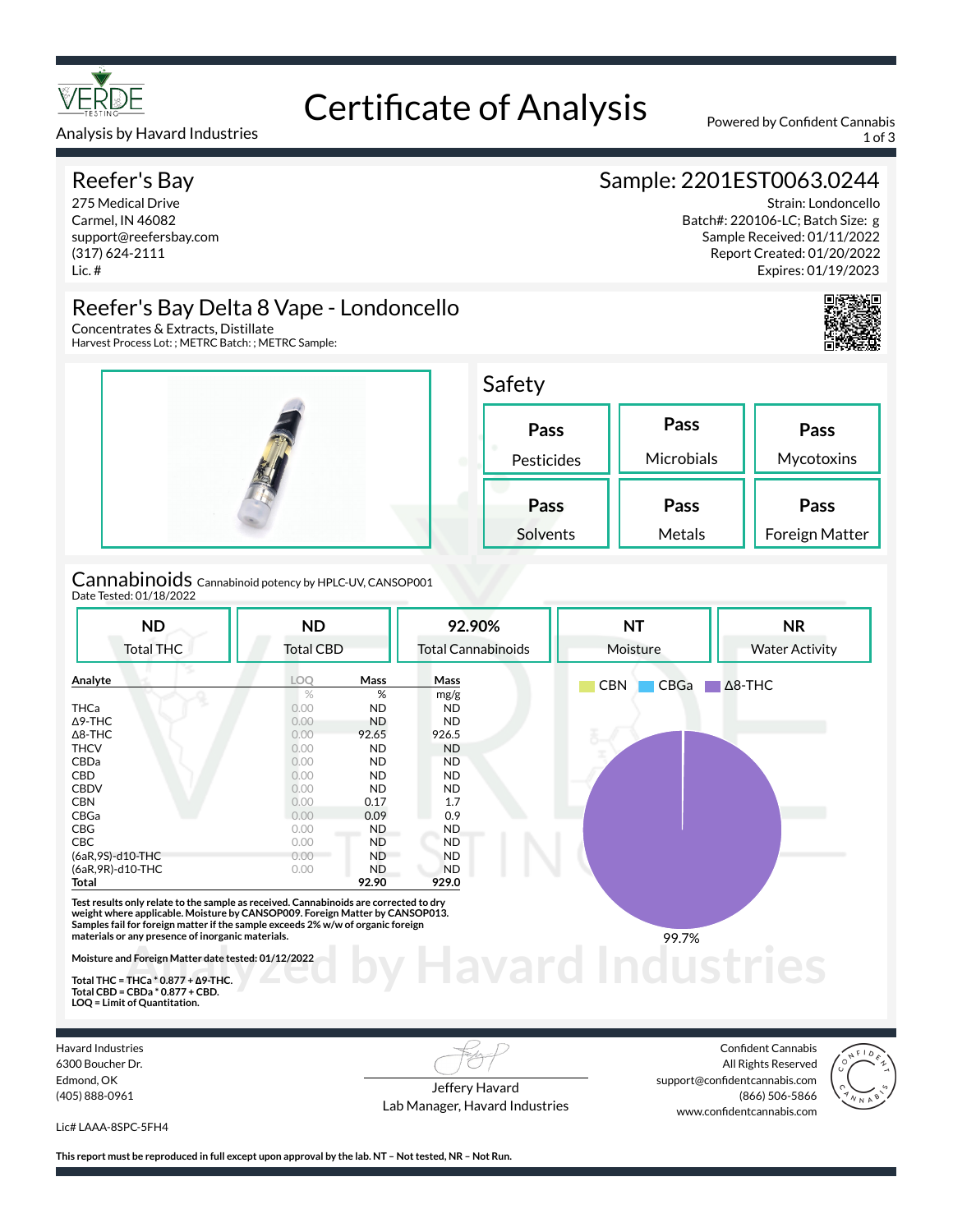

#### Analysis by Havard Industries 2007 30 and 2007 30 and 2007 30 and 2007 30 and 2007 30 and 2007 30 and 2007 30 and 2007 30 and 2007 30 and 2007 30 and 2007 30 and 2007 30 and 2007 30 and 2007 30 and 2007 30 and 2007 30 and

#### Reefer's Bay

275 Medical Drive Carmel, IN 46082 support@reefersbay.com (317) 624-2111 Lic. #

### Certificate of Analysis Powered by Confident Cannabis

#### Sample: 2201EST0063.0244

Strain: Londoncello Batch#: 220106-LC; Batch Size: g Sample Received: 01/11/2022 Report Created: 01/20/2022 Expires: 01/19/2023



#### Reefer's Bay Delta 8 Vape - Londoncello Concentrates & Extracts, Distillate

Harvest Process Lot: ; METRC Batch: ; METRC Sample:

#### Terpenes <sub>Cannabinoid Terpenes by GC-FID, CANSOP005</sub>

Date Tested: 01/17/2022 01/17/2022

| Analyte             | $\overline{OQ}$ | Mass      | Mass      |                       |
|---------------------|-----------------|-----------|-----------|-----------------------|
|                     | $\%$            | $\%$      | mg/g      | 1.50%                 |
| δ-Limonene          | 0.00            | 0.63      | 6.3       | <b>Total Terpenes</b> |
| $\beta$ -Pinene     | 0.00            | 0.34      | 3.4       |                       |
| β-Caryophyllene     | 0.00            | 0.21      | 2.1       |                       |
| Linalool            | 0.00            | 0.11      | 1.1       |                       |
| $\alpha$ -Pinene    | 0.00            | 0.09      | 0.9       |                       |
| Camphene            | 0.00            | 0.03      | 0.3       | Orange                |
| $\alpha$ -Humulene  | 0.00            | 0.03      | 0.3       |                       |
| Ocimene             | 0.00            | 0.02      | 0.2       |                       |
| $\alpha$ -Bisabolol | 0.00            | 0.01      | 0.1       |                       |
| Terpinolene         | 0.00            | 0.01      | 0.1       |                       |
| cis-Nerolidol       | 0.00            | 0.01      | 0.1       | Pine                  |
| β-Myrcene           | 0.00            | 0.00      | 0.0       |                       |
| 3-Carene            | 0.00            | 0.00      | 0.0       |                       |
| Isopulegol          | 0.00            | 0.00      | 0.0       |                       |
| Caryophyllene Oxide | 0.00            | 0.00      | 0.0       |                       |
| y-Terpinene         | 0.00            | 0.00      | 0.0       |                       |
| $\alpha$ -Terpinene | 0.00            | <b>ND</b> | <b>ND</b> | Cinnamon              |
| Eucalyptol          | 0.00            | <b>ND</b> | ND.       |                       |
| Geraniol            | 0.00            | <b>ND</b> | <b>ND</b> |                       |
| Guaiol              | 0.00            | <b>ND</b> | <b>ND</b> |                       |
| p-Cymene            | 0.00            | <b>ND</b> | ND.       |                       |
| trans-Nerolidol     | 0.00            | <b>ND</b> | <b>ND</b> | Lavender              |
| <b>Total</b>        |                 | 1.50      | 15.0      |                       |

# **Analyzed by Havard Indust**

**Test results only relate to the sample as received. Terpenes are corrected to dry weight where applicable. ND = Not Detected, NT = Not tested**

Havard Industries 6300 Boucher Dr. Edmond, OK (405) 888-0961

Jeffery Havard Lab Manager, Havard Industries

Confident Cannabis All Rights Reserved support@confidentcannabis.com (866) 506-5866 www.confidentcannabis.com

Sweet



Lic# LAAA-8SPC-5FH4

**This report must be reproduced in full except upon approval by the lab. NT – Not tested, NR – Not Run.**

Primary Aromas